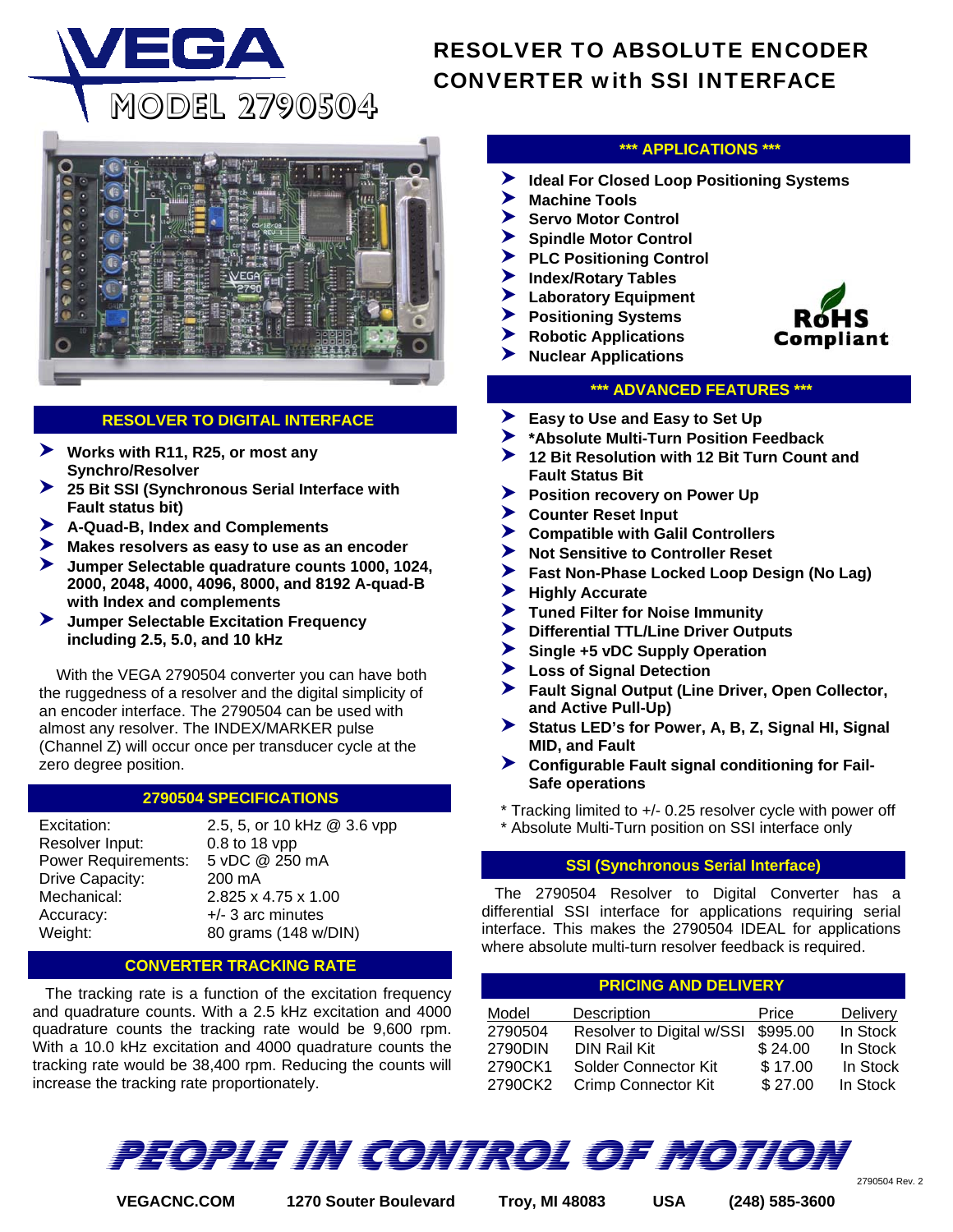# **VEGA 2790504 RESOLVER TO ENCODER SPECIFICATIONS AND CONNECTIONS**

# **P1 RESOLVER CONNECTOR CONNECTOR CONNECTIVE CONNECTIVE CONNECTIVE CONNECTIVE CONNECTIVE CONNECTIVE CONNECTIVE CONNECTIVE CONNECTIVE CONNECTIVE CONNECTIVE CONNECTIVE CONNECTIVE CONNECTIVE CONNECTIVE CONNECTIVE CONNECTIVE CO**

| PIN# | <b>FUNCTION</b>    | COLOR        |
|------|--------------------|--------------|
| 1    | Sine HI            | Red          |
| 2    | Sine LO            | <b>Black</b> |
| 3    | Sine Shield        | <b>SHLD</b>  |
| 4    | Cosine HI          | Yellow       |
| 5    | Cosine LO          | Blue         |
| 6    | Cosine Shield      | SHLD         |
| 7    | Feedback HI        | Red/Wht      |
| 8    | Feedback LO        | Yel/Wht      |
| 9    | Feedback Shield    | SHLD         |
| 10   | +5 vDC (*External) | N/A          |

### **P2 POWER CONNECTOR**

| PIN# | <b>FUNCTION</b> | <b>COLOR</b> |
|------|-----------------|--------------|
| *1   | $+5$ vDC        | Red          |
| *?   | DC Ground       | <b>Black</b> |

#### **P3 ENCODER CONNECTOR**

| PIN#           | <b>FUNCTION</b>          | COLOR       |
|----------------|--------------------------|-------------|
| 1              | DC Ground                | Black       |
|                | Channel A+               | Grey        |
| $\frac{2}{3}$  | Channel B+               | Yellow      |
| 4              | Channel Z+               | <b>Blue</b> |
| 5              | SSI Data-                | Grn/Blk     |
| 6              | SSI Data+                | Grn/Wht     |
| $\overline{7}$ | Reserved                 | N/A         |
| 8              | Fault+ (TTL)             | N/A         |
| 9              | Reserved                 | N/A         |
| 10             | +5 vDC (*External)       | Red         |
| 11             | Reserved                 | N/A         |
| 12             | Reserved                 | N/A         |
| 13             | Reserved                 | N/A         |
| 14             | Channel A-               | Violet      |
| 15             | Channel B-               | Orange      |
| 16             | Channel Z-               | Green       |
| 17             | Reserved                 | N/A         |
| 18             | <b>SSI Counter Reset</b> | Red/Wht     |
| 19             | !Fault (Active Pull-Up)  | Red/Blk     |
| 20             | Fault- (TTL)             | N/A         |
| 21             | SSI Clock+               | Yel/Wht     |
| 22             | <b>SSI Clock-</b>        | Yel/Blk     |
| 23             | Reserved                 | N/A         |
| 24             | Reserved                 | N/A         |
| 25             | Active Pull-Up vDC       | Blu/Wht     |



The output latency is dependent on the excitation frequency.

At 2.5 kHz the response will be less than 200 uSec and at 10.0 kHz the response will be less than 50 uSec.

The VEGA 2790 series of converter boards use RS-422-A

differential drivers to provide 40 mA into a 100 ohm differential load. These outputs are also TTL compatible.

 Quadrature is provided via Channel A+, Channel A-, Channel B+ and Channel B-. A count is considered to occur whenever there is a transition in either the Channel A or Channel B output signals. The Channel Z (Index) occurs once per resolver cycle. The phase relationship of the two signals indicates the direction of motion as shown in the figure below.



## **QUADRATURE OUTPUT FORMAT**

#### **THEORY OF OPERATION**

 The return signal is internally amplified coarse gain selection (J10). It is then passed thru an active filter network to reduce noise. The advanced tracking algorithm tracks return signal and interpolates A-Quad-B pulses based on the return signal.

 The return signal level is monitored for high (HI LED), and low (LO LED) signal level. During fault detection or loss of power to the board the fault relay contacts will open (P1-8 and P1-9), and the A-Quad-B outputs will be tri-stated.

 The Z channel (Marker Pulse) will occur once per resolver cycle.

#### **POWER UP SEQUENCE**

- 1) The 2790 allows 50 mSec for the power to stabilize and then starts the resolver excitation.
- 2) The 2790 will then initialize the A-Quad-B outputs with channel A, B, and Z (index/marker) to active (high state).
- 3) The 2790 then interpolates out the absolute position in A-Quad-B pulses to the nearest resolver null.

**VEGACNC.COM 1270 Souter Boulevard Troy, MI 48083 USA (248) 585-3600**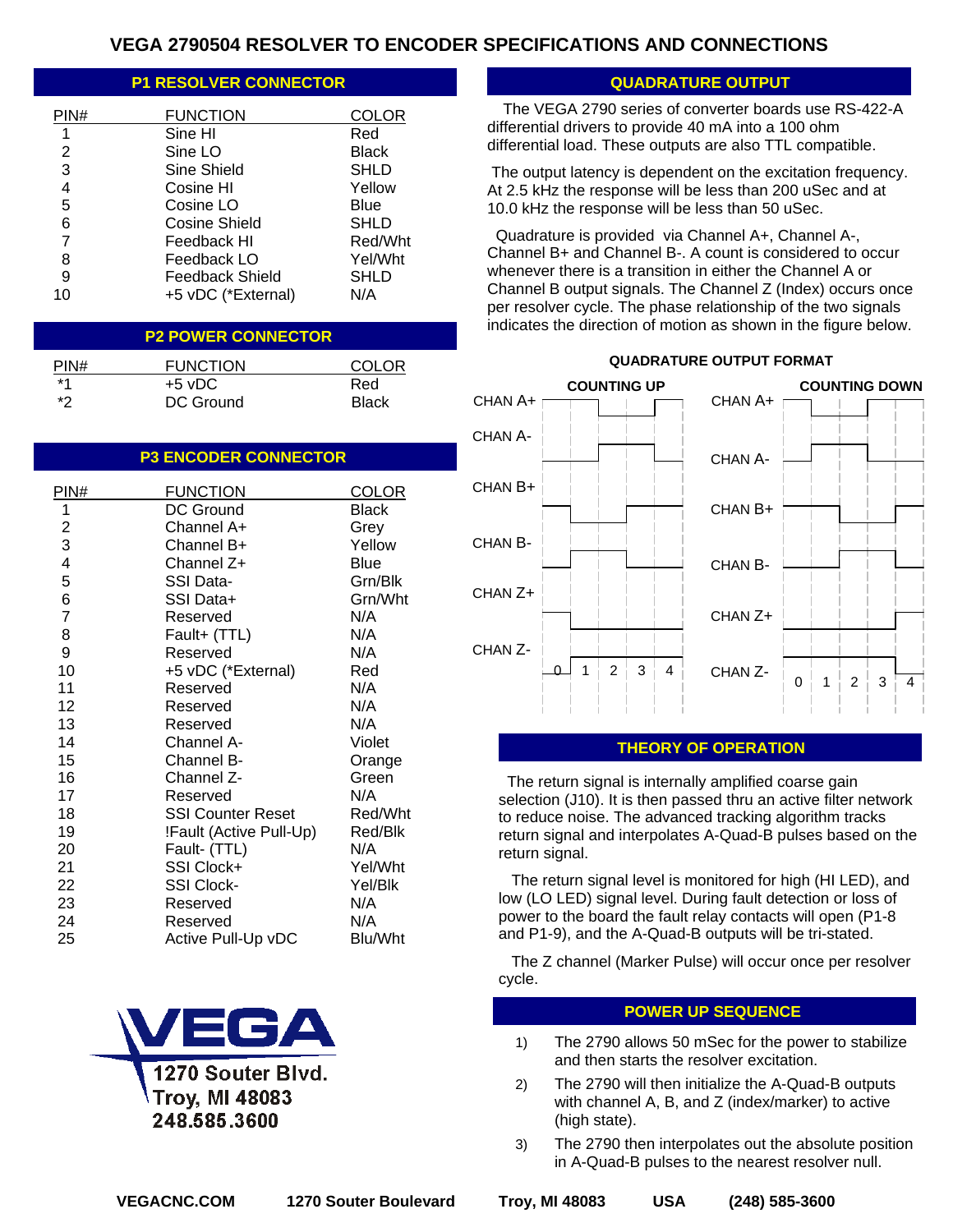## **FREQUENCY SELECTION**

 The 2790 series of converters provide selectable excitation frequencies via SWB1 jumpers B1 and B2. Most Resolver applications are tuned to 2.5 kHZ.

 The 2790 also provides jumper selection of the active filter network for the return signal to provide the maximum noise immunity at the selected frequency. For the typical Resolver application operating at 2.5 kHZ both J10 and J11 jumpers should be installed. For excitation frequencies above 2.5 kHZ both jumpers should be removed. For low level signal condition at 2.5 kHZ J10 can be removed to achieve a x4 internal gain.

#### **DECIMAL/BINARY SELECTION**

 The 2790 converter card provides both decimal and binary counting modes. Installing SWB1 jumper B3 selects binary counting mode to provide selection between 256, 512, 1024, and 2048 line counts. Removing jumper B3 selects the decimal counting mode to provide selection between 250, 500, 1000, and 2000 line counts.

#### **CHANNEL Z NORMAL/INVERTED SELECTION**

 The 2790 converter board provides jumper selectable inversion of the Z Channel (Index) for systems requiring an active low signal. Jumper J2 pins 2-3 select the channel Z Normal mode and pins 1-2 select the Channel Z Inverted mode.

#### **LINE COUNT SELECTION**

 The 2790 converter board provides 8 jumper selectable line counts. Binary counts are selected by installing SWB1 jumper B3 and installing the appropriate combination of jumpers B4 and B5. Most systems using encoder style feedback are set to the x4 quadrature counting mode so that the effective quadratue counts are 4 times greater than the physical line count of the encoder.

## **DIFFERENTIAL FAULT SIGNAL SET-UP (J4)**

 Installing a jumper on J4 pins 1-2 enables the RS-422-A differential drivers and provide up to 40 mA into a 100 ohm differential load. These outputs are also TTL compatible and are located on pins 8 and 20 of the P3 connector.



#### **TRI-STATE A-QUAD-B FAULT SIGNAL SET-UP (J4)**

 Install a jumper on J4 pins 2-3. The 2790 board will Tri-State the A-Quad-B signals during a Fault condition. The Differential Fault signals are also Tri-Stated and are NOT a valid interface with this set-up. This interface will allow an immediate Fault sense by equipment with loss of signal detection.

#### **ACTIVE PULL-UP FAULT SIGNAL SET-UP**

This interface is a fail-safe design so that in a loss of power condition the fault signal on Pin 19 of the P3 connector will be 0 vDC. Pin 19 will be the source voltage with no fault present and can drive up to 600mA. The source voltage for the Pull-up must be provided on Pin 25 of the P3 connector and can range from 5-40 vDC.



| <b>FUNCTION</b>      | <b>B1</b> | <b>B2</b> | <b>B3</b>      | <b>B4</b>      | <b>B5</b> | <b>B6</b> | <b>B7</b> | <b>B8</b> | <b>B9</b> | <b>Quadrature Counts</b>  |
|----------------------|-----------|-----------|----------------|----------------|-----------|-----------|-----------|-----------|-----------|---------------------------|
| 2.5 kHZ              | 0         | 0         |                |                |           |           |           |           |           |                           |
| 5.0 kHZ              |           | 0         |                |                |           |           |           |           |           |                           |
| 10.0 kHZ             | 0         | 4         |                |                |           |           |           |           |           |                           |
| <b>Reserved</b>      |           | 4         |                |                |           |           |           |           |           |                           |
| <b>Decimal Count</b> |           |           | 0              |                |           |           |           |           |           |                           |
| <b>Binary Count</b>  |           |           | $\overline{A}$ |                |           |           |           |           |           |                           |
| 250/256 Lines        |           |           |                | 0              | 0         |           |           |           |           | 1000 Decimal/1024 Binary  |
| 500/512 Lines        |           |           |                |                | 0         |           |           |           |           | 2000 Decimal/4048 Binary  |
| 1000/1024 Lines      |           |           |                | $\overline{0}$ |           |           |           |           |           | 4000 Decimal/4096 Binary  |
| *2000/2048 Lines     |           |           |                |                |           |           |           |           |           | 8000 Decimal/8192 Binary* |
| <b>Default</b>       |           |           |                |                |           | $\Omega$  | $\Omega$  | $\Omega$  | $\Omega$  |                           |
| <b>Reserved</b>      |           |           |                |                |           |           |           |           |           |                           |
| <b>Reserved</b>      |           |           |                |                |           |           | ۸         |           |           |                           |
| <b>Reserved</b>      |           |           |                |                |           |           |           |           |           |                           |
| <b>Reserved</b>      |           |           |                |                |           |           |           |           |           |                           |
| - Figure 1.0 -       |           |           |                |                |           |           |           |           |           |                           |

1 Indicates installed jumper **Indicates default setting** 

**\*Requires 13 bits of position data (Available on 2790505 ONLY)**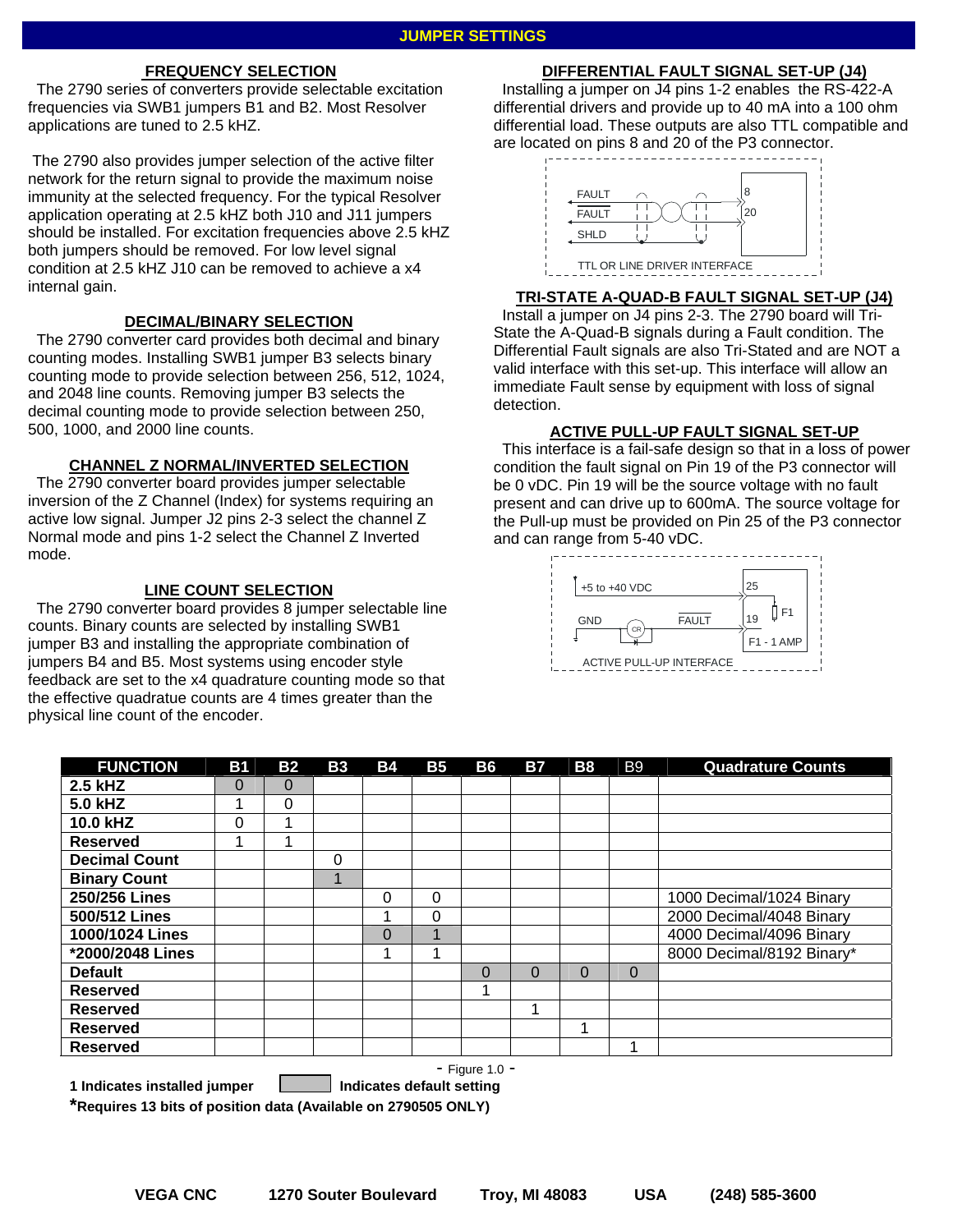#### **SSI (Synchronous Serial Interface) OUTPUT**

absolute position data in binary form from the resolver based on The 2790 board's SSI interface provides serial transmission of a timed clock pulse train from the host device. The SSI differential interface provides a high degree of noise immunity. For each sequential clock pulse from the host device, the 2790 board transmits one data bit from the shift registers of the tracking circuit.



1) The 2790 SSI Format is set up for 25 bit transfers.

- 2) The 2790 uses the least significant 12 bits for positional data (4096 counts per rev), and the next 12 most significant bits are used for the turn counter. The most significant bit is the Fault status bit and will be set to 1 to indicate a fault has occurred.
- 3) Data is available less than 100ns after the down clock transition and well ahead of the up clock transition at 1mhz clock frequency. The data should be sampled at the up transition of the clock.
- 4) The 2790 is normally interrogated 1000 times/sec.
- 5) The Galil setup string is: **SIX=1,25,12,-1<-10>1**.
- 6) The Galil command **MG\_SIX** will sample the Fault status bit.

# **TEST POINTS**

- **GND** = Analog Ground
- **PA+** = Sine HI (3.6 vDC Peak to Peak)
- **PA-** = Sine LO (3.6 vDC Peak to Peak)
- **PB+** = Cosine HI (3.6 vDC Peak to Peak)
- **PB-** = Cosine LO (3.6 vDC Peak to Peak)
- **SIG** = Signal Return (0.8-18.0 vDC Peak to Peak)
- **ST1** = Stage 1 Signal (3.8 vDC Peak to Peak)
- **SCL** = Tracking Clock

## **LED STATUS INDICATORS**

- **CHA** = Channel A State Indicator
- **CHB** = Channel B State Indicator
- **CHZ** = Channel Z (Index/Marker) Indicator
- **PWR** = Power Status Indicator
- **HEA** = Hall Effect A State Indicator (S1)
- **HEB** = Hall Effect B State Indicator (S2)
- **HEC** = Hall Effect C State Indicator (S3)
- **FLT** = In Position Fault (detected +/- 16 Counts of Error) **MID** = Return Signal Proper Indicator

## **RESOLVER SET-UP PROCEDURE**

- 1) Install the 2790 board as described in the application drawing 2790504.
- 2) Select the fault signal conditioning method by setting the JB4 jumper as described in the JUMPER SETTINGS section based on the application requirements. The DEFAULT is Tri-State A-Quad-B signals with having pins 2 and 3 shorted on J4.
- 3) Select the Z Channel inverted option by setting J2 to short pins 1 and 2. The DEFAULT is non-inverting and having pins 2 and 3 shorted on J2.
- 4) Select the excitation frequency by JB1-2 of SWB1 (see jumper table Fig. 1.0). 2.5 kHZ is the DEFAULT setting with Jumper JB1 and JB2 removed.
- 5) Jumpers JB6-8 are reserved on the 2790504 and all jumpers should be removed.
- 6) Select the passive filter setting by J11 for the corresponding frequency setting. The DEFAULT setting is for 2.5 kHZ with J11 installed.
- 7) Select the counting style of Binary or Decimal by JB3 of SWB1 (see jumper table Fig. 1.0). For SSI applications the counting style **MUST** be Binary with JB3 installed.
- 8) Select the line count per revolution by setting JB4-5 of SWB1 (see jumper table Fig. 1.0). 1024 lines per revolution (4096 quadrature counts per revolution) is the DEFAULT setting with JB4 removed and JB5 installed. For SSI applications the line count **MUST** be 1024. For high resolution SSI applications use the 2790505 board.
- 9) Select the Internal gain setting on J10. Installing a jumper on pins 1 and 2 selects a gain of x0.25, installing a jumper on pins 2 and 3 selects a gain of x1.0, and removing the jumper selects a gain of x4.0 The DEFAULT is a gain of x1.0 with the jumper installed on pins 2 and 3 of J10.
- 10) Turn the gain potentiometer fully counter-clockwise. Then turn the gain potentiometer clock-wise until the (Green) MID LED comes on. The signal return on "ST1" test point should now be 3.8 volts peak to peak. Phase the position loop if necessary by reversing the Sine HI and Sine LO wires to reverse the count direction. At this point the basic set-up is complete and the position loop can now be closed. Set the position loop gain of the servo system and then continue to Step 11.
- 11) At this point the internal position counters can be preset to the mid range of travel by pressing the manual RESET button or grounding pin 18 of P3. The SSI reset will set the 12 MSB to 0x800, The 12 LSB will be the current shaft position of the resolver.

**NOTE:** The power MUST be on and the board can NOT be in a fault condition in order for the SSI reset to preset the internal position counters.

12) After the position loop has been closed the amplitude balance of the 2790 board can be adjusted. To adjust the amplitude balance of the 2790 board, use an AC RMS meter and record the value of PB- to PB+. Then measure the value of PA- to PA+ and adjust the balance pot (BAL) on the 2790 to match the value recorded for PB- to PB+.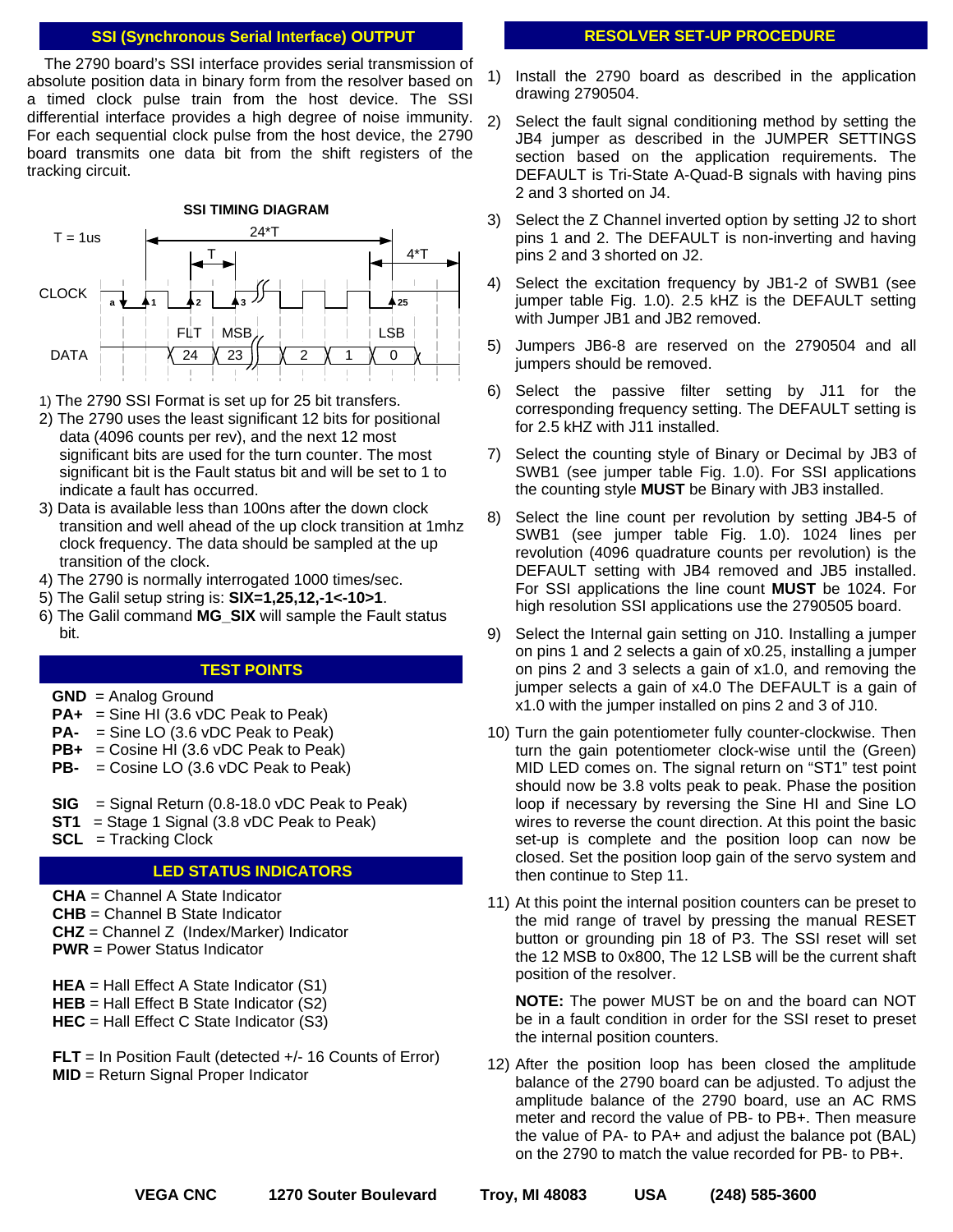# **TROUBLE SHOOTING**

| <b>SYMPTOM</b>                            | <b>CHECKS</b>                                                                                                                                           | <b>SOLUTION</b>                                                                                                                                                                                                                                                                                                                   |
|-------------------------------------------|---------------------------------------------------------------------------------------------------------------------------------------------------------|-----------------------------------------------------------------------------------------------------------------------------------------------------------------------------------------------------------------------------------------------------------------------------------------------------------------------------------|
| No Power LED                              | Check +5 vDC                                                                                                                                            | +5 vDC Present $\rightarrow$ Board Failure - Replace<br>board                                                                                                                                                                                                                                                                     |
| Fault LED (Low Signal)<br>Continuous      | Remove power and the P1 connector. Ohm<br>between the wires on P1 pin 1 and P1 pin<br>2, note value. the wires on P1 pin 4 and P1<br>pin 5, note value. | If resistance values are less than 30 ohms $-$<br>Check for shorts between P1 pin 1 and P1 pin 2<br>as well as ground. Check for shorts between P1<br>pin 4 and P1 pin 5 as well as ground.                                                                                                                                       |
|                                           | With power on, measure the AC RMS<br>between "PA-" and "PA+" for 2.3 vAC                                                                                | Signal not present $\rightarrow$ Board Failure - Replace<br>board                                                                                                                                                                                                                                                                 |
|                                           | With power on, measure the AC RMS<br>between "PB-" and "PB+" for 2.3 vAC                                                                                | Signal not present $\rightarrow$ Board Failure - Replace<br>board                                                                                                                                                                                                                                                                 |
|                                           | Measure the AC RMS between "GND" and<br>"STG1" test point for 1.3 vAC                                                                                   | Repeat Step 9-10 of the Resolver Set-Up<br>Procedure                                                                                                                                                                                                                                                                              |
| Fault LED (Low Signal)<br>Intermittent    | Check "STG1" test point for bounce                                                                                                                      | Repeat step 12 of the Resolver Set-Up<br>Procedure                                                                                                                                                                                                                                                                                |
|                                           | With power on, measure the AC RMS<br>between "PA-" and "PA+" for 2.3 vAC                                                                                | Signal not present → Board Failure - Replace<br>board                                                                                                                                                                                                                                                                             |
|                                           | With power on, measure the AC RMS<br>between "PB-" and "PB+" for 2.3 vAC                                                                                | Signal not present $\rightarrow$ Board Failure - Replace<br>board                                                                                                                                                                                                                                                                 |
|                                           | Remove power and the P1 connector. Ohm<br>between the wires on P1 pin 1 and P1 pin<br>2, note value. the wires on P1 pin 4 and P1<br>pin 5, note value. | If resistance values differ by more than 3 ohms<br>of each other $\rightarrow$ Check resolver windings -<br>Replace slider or cables. If resistance values<br>are less than 30 ohms - Check for shorts<br>between P1 pin 1 and P1 pin 2 as well as<br>ground. Check for shorts between P1 pin 4 and<br>P1 pin 5 as well as ground |
| <b>Cyclic Error</b>                       | Check "STG1" test point for bounce                                                                                                                      | Repeat step 12 of the Resolver Set-Up<br>Procedure                                                                                                                                                                                                                                                                                |
|                                           | With power on, measure the AC RMS<br>between "PA-" and "PA+" for 2.3 vAC                                                                                | Signal not present → Board Failure - Replace<br>board                                                                                                                                                                                                                                                                             |
|                                           | With power on, measure the AC RMS<br>between "PB-" and "PB+" for 2.3 vAC                                                                                | Signal not present $\rightarrow$ Board Failure - Replace<br>board                                                                                                                                                                                                                                                                 |
|                                           | Remove power and the P1 connector. Ohm<br>between the wires on P1 pin 1 and P1 pin<br>2, note value. the wires on P1 pin 4 and P1<br>pin 5, note value. | If resistance values differ by more than 3 ohms<br>of each other $\rightarrow$ Check resolver windings -<br>Replace slider or cables. If resistance values<br>are less than 30 ohms - Check for shorts<br>between P1 pin 1 and P1 pin 2 as well as<br>ground. Check for shorts between P1 pin 4 and<br>P1 pin 5 as well as ground |
| HSG LED (High Signal)<br>Continuous       | Measure the AC RMS between "GND" and<br>"STG1" test point for 1.3 vAC                                                                                   | Repeat Step 9-10 of the Resolver Set-Up<br>Procedure                                                                                                                                                                                                                                                                              |
| HSG LED (High Signal)<br>Intermittent     | Check "STG1" test point for bounce                                                                                                                      | Follow procedures described in the Fault LED<br>(Low Signal) Intermittent section                                                                                                                                                                                                                                                 |
| MID LED (Signal Midpoint)<br>Continuous   | <b>Signal Proper</b>                                                                                                                                    | No Problem Life is Good                                                                                                                                                                                                                                                                                                           |
| MID LED (Signal Midpoint)<br>Intermittent | Check "STG1" test point for bounce                                                                                                                      | Repeat step 12 of the Resolver Set-Up<br>Procedure                                                                                                                                                                                                                                                                                |
| <b>Counting Polarity is</b><br>Reversed   | None                                                                                                                                                    | Swapping the Sine HI with the Sine LO wires<br>will reverse the counting direction                                                                                                                                                                                                                                                |
| No SSI Data is transferred                | None                                                                                                                                                    | Swap the Clock+ and Clock- wires                                                                                                                                                                                                                                                                                                  |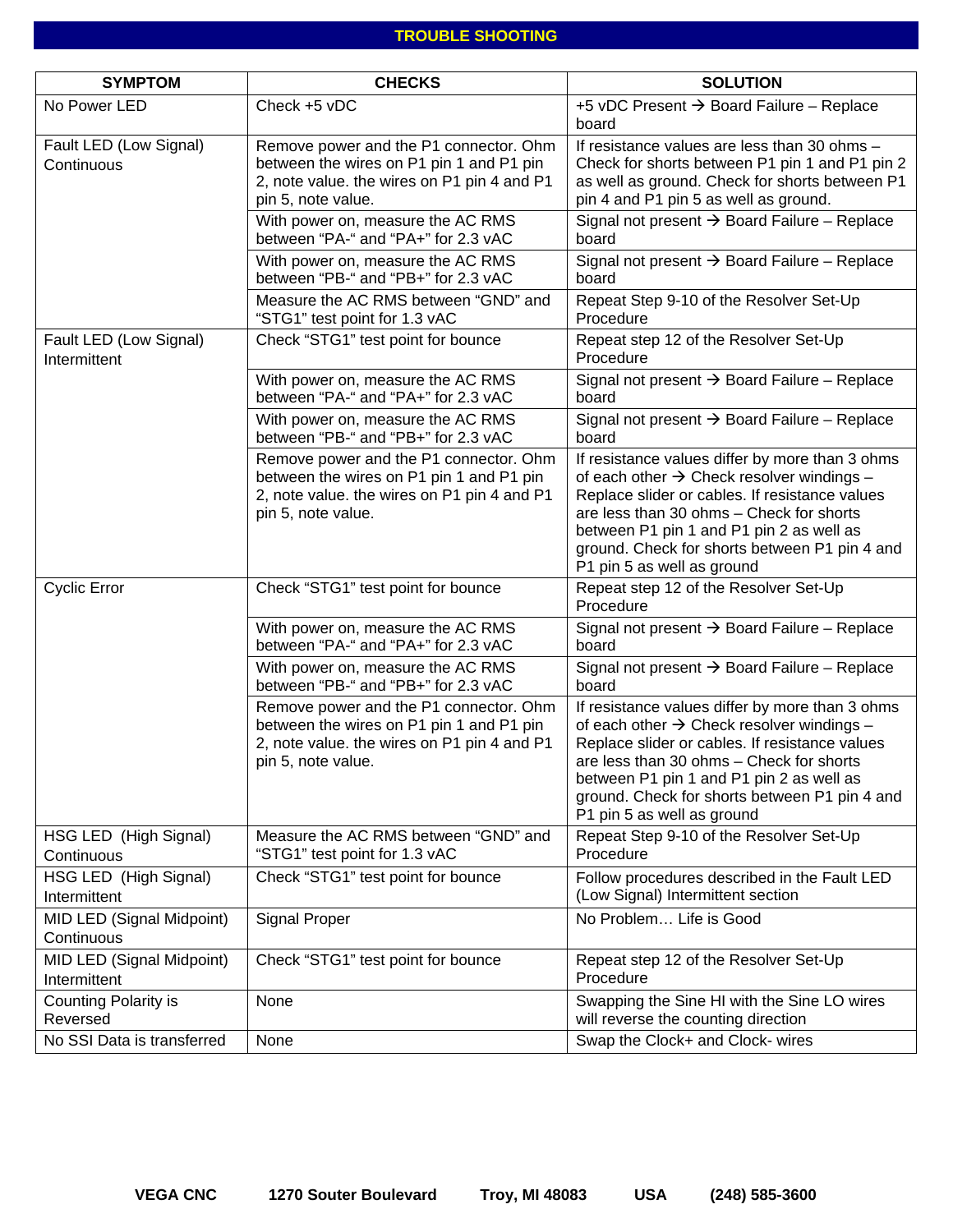## **MECHANICAL AND APPLICATION DRAWINGS**





A 2790504 reaca<br>SSI A ..<br>In to Digital 2790504